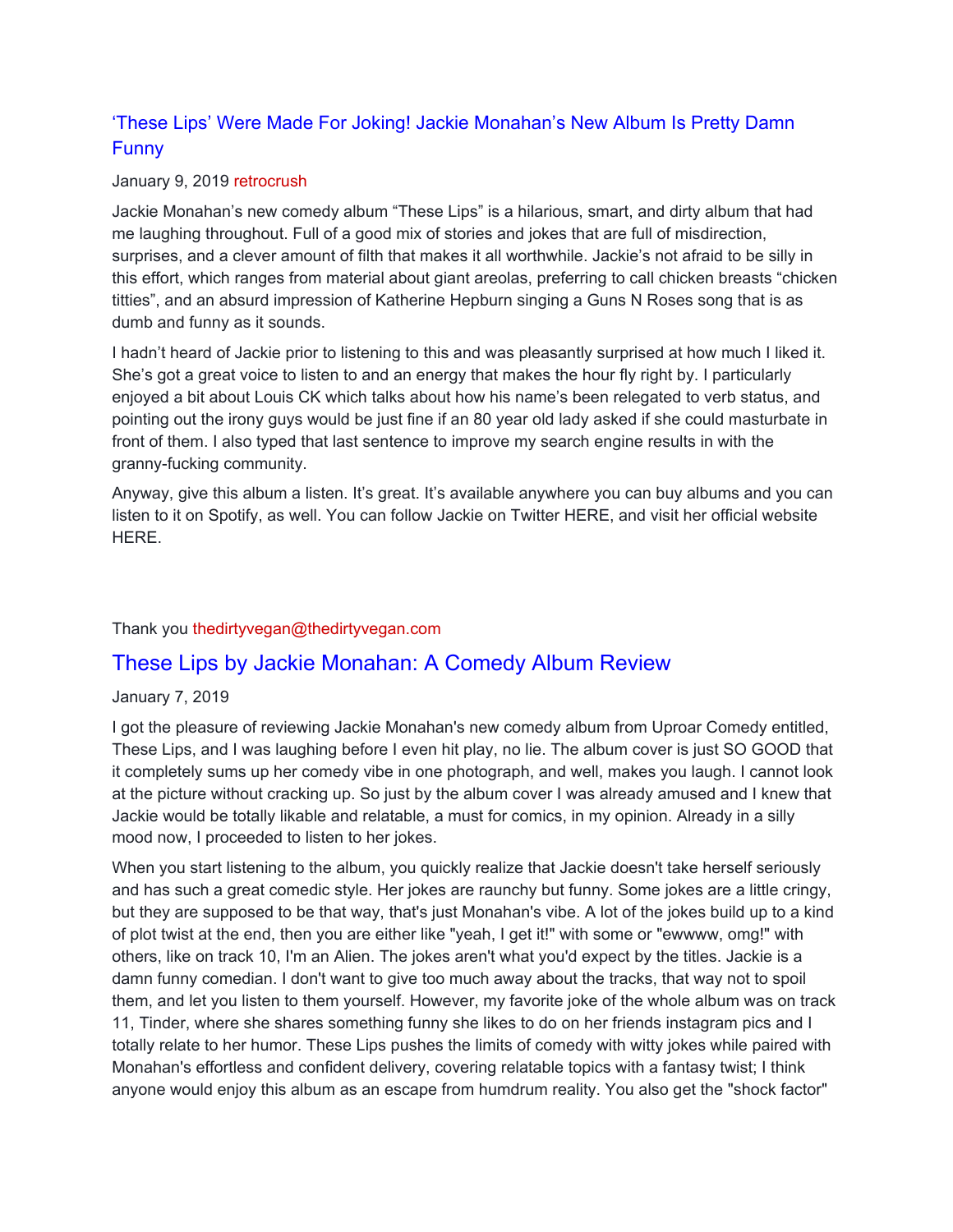after each bit, even though you are expecting it, you are still like WOW - that's hard to achieve and Monahan cooly makes it look easy.

# Now Hear This: These Lips - Rating: \*\*\*\*

#### Jude the Comedy Dude

This latest Uproar comedy release by Jackie Monahan is called "These Lips" and it arrived in my inbox ahead of the December 14th release date.

Monahan wastes no time getting big laughs as the opening bit is dirty and dark and utterly hilarious. This is how you start a comedy album! The second bit is funny but it does lose a bit of steam from the raucous opener. We get right back on track and Monahan splits time between riffing on the differences in dating different genders and an incredible track called "Ass Magic" that ends on a great and unexpected pun. So funny. We continue with more solid bits that manage to be smart and filthy at the same time. Rare feat. "Anti-Rape Jokes" might be as triggering for some listeners as it seemed to be for the live crowd. She manages to traverse the murky waters before launching into a great Trump bit and maybe the funniest take on the Louis CK situation I've heard yet. Also, there's a Katharine Hepburn impression in there that gets the most unlikely applause break on the LP. The album ends with more big laughs and the closer called "Tinder" that isn't your run-of-the-mill hack take on the Tinder premise. Really fun special.

Jackie Monahan is raunchy without being crass and way more clever than 90% of the comics out there. Despite some slow spots and some bits that fall flat, this is a really funny album that has some jokes that will stay with the audience long after the record ends. I'm looking forward to more. I give this one a solid recommendation.

"She's got the look of your friend's hot, older sister, and the jokes of a deranged serial killer. She *will kill you, and you will be smiling."*

*- Esquire Magazine*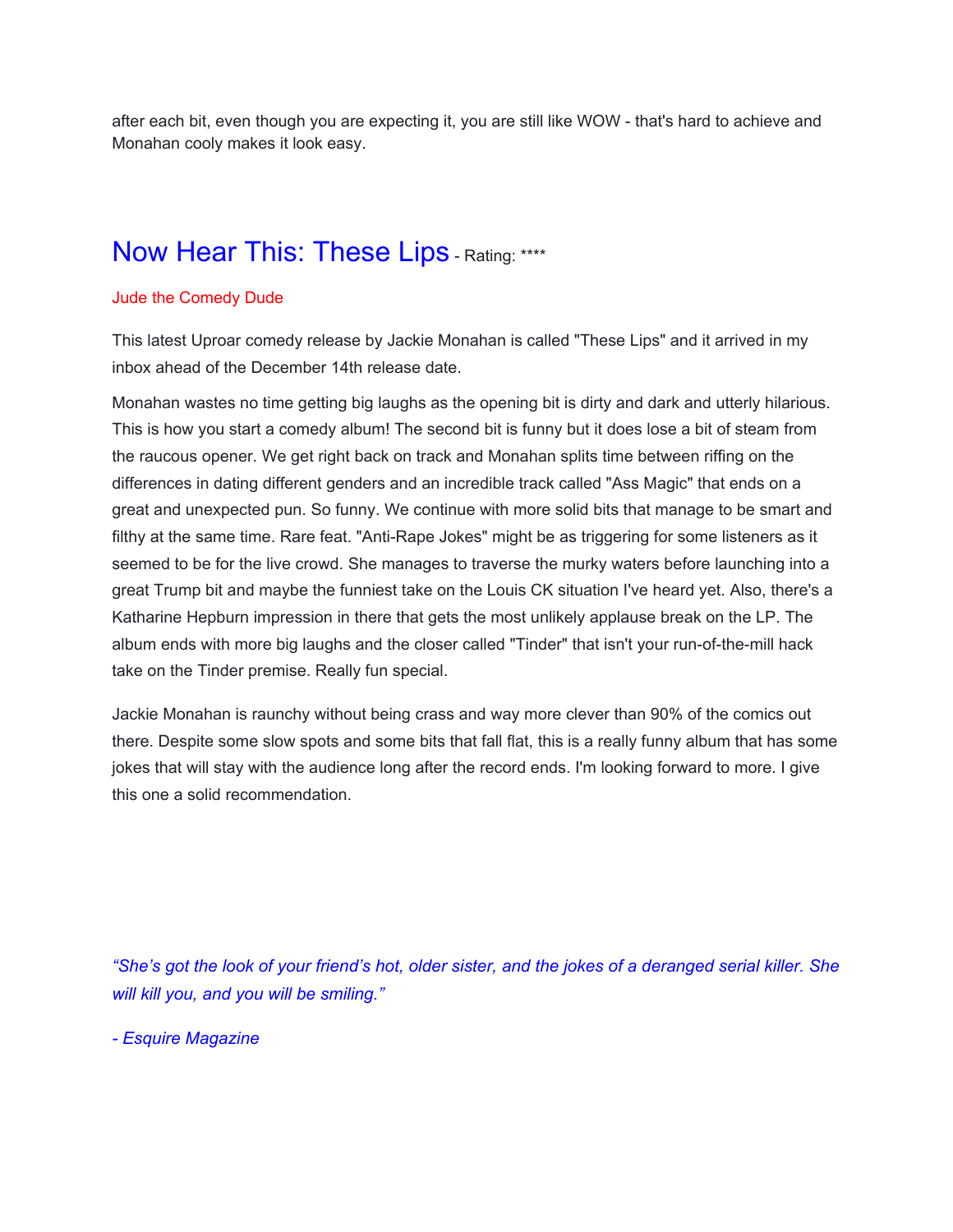**"**Jackie Monahan is Unstoppable**"**

– Curve Magazine

'Queen of Deadpan and an absolute delight" *- Roger Ebert*

*"The funniest bitch on the block"- Amy Schumer*

*"Jackie Monahan is smart, salty and sophisticated, with sharp, salacious wordplay. Her debut album, "These Lips," constantly ups the ante. She takes seemingly innocuous statements & warps them with a crafty subversion, or delightful depravity. Jackie is electric, less of a livewire and more of a stun gun. She administers taboos as a series of controlled shocks, providing just enough charge for audiences to enjoy the jolts. Monahan, is a master of her craft. While unapologetic and raw, she never overwhelms with crass, never overindulges with outrageousness. "These Lips" features a cool charisma, a metered balance of unassuming silliness, dry wit, and dark humor, so you can savor the unsavory."These Lips" takes everyday thoughts and feelings, flips the zeitgeist on its head, and sears a lasting image into your brain. The highly effective and affecting album will likely change how you think, the album's title, "These Lips," an allusion to Monahan's take on an overlooked double standard, imprints a visceral, lasting visual crystallized in a brilliant, lewd joke.* Jackie Monahan's brand of elusive, mischievous observational comedy manipulates the mind's desire to fill in the gaps. By the time you recognize the rich range of the comedy, connect all the dots, fully understand what and what's not being said, notice the intricate linguistics, and admire the audacity, you'll be howling, groaning, and shaking your head all at once.

*- Uproar Comedy*

*'Wild Nights With Emily' Review: Molly Shannon Is Emily Dickinson in the Best Lesbian Comedy in Years — SXSW*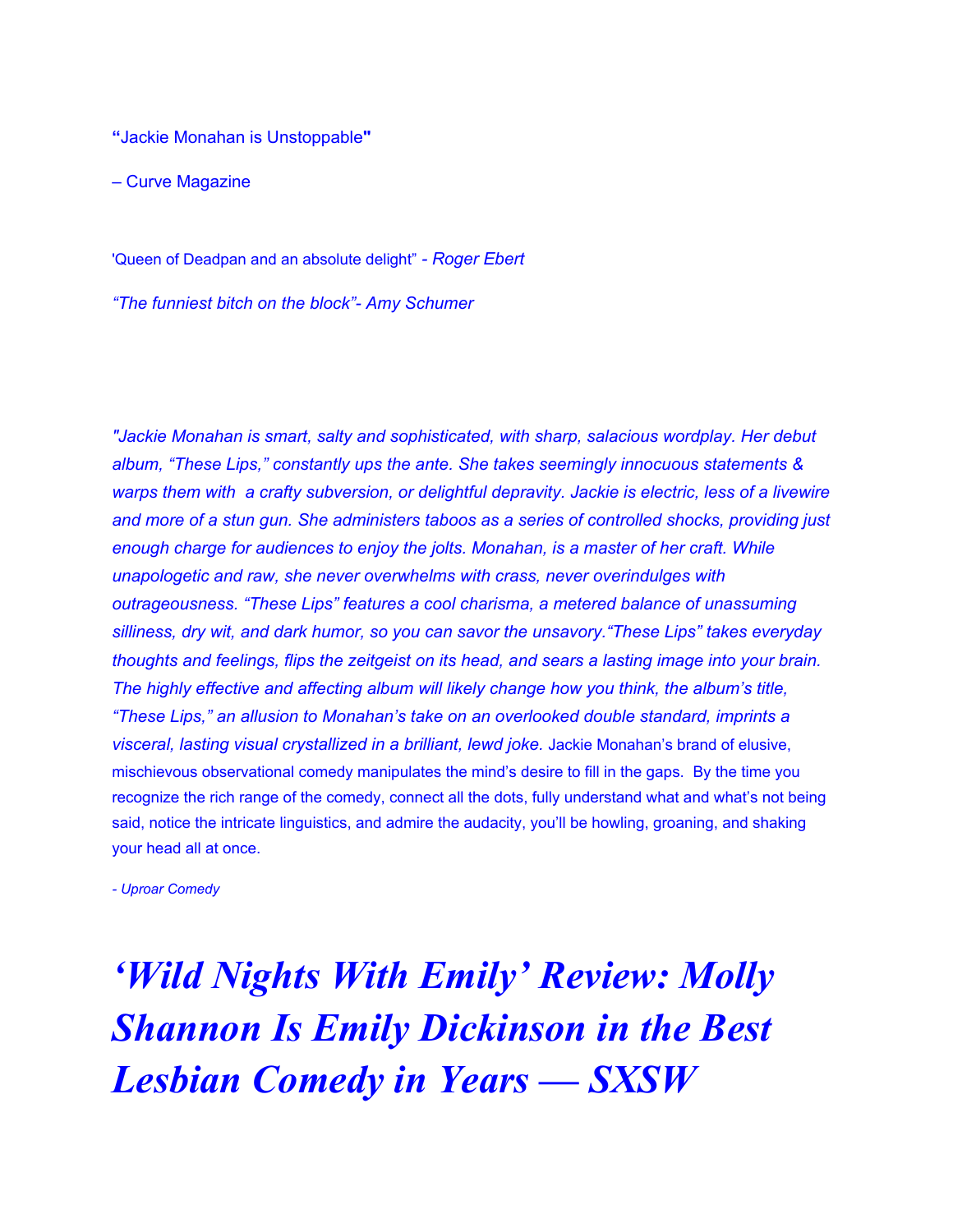*Madeleine Olnek's new film reveals the lighter, gayer side of a poet who was neither as reclusive nor severe as history would have us believe.*

### *[Jude Dry](https://www.indiewire.com/author/judith-dry/)*

*[Madeleine](https://www.indiewire.com/t/madeleine-olnek/) Olnek's movies may be an acquired taste, but the woman knows how to write a catchy premise. Her three feature films — all madcap comedies with absurdist leanings — include lesbian aliens looking for love, lesbian hustlers picking up women outside Talbot's — and now, lesbian Emily Dickinson traipsing across her Amherst lawn after a tryst with her sister-in-law, her petticoats flung about her head. That's the premise of "Wild [Nights](https://www.indiewire.com/t/wild-nights-with-emily/) With Emily," and to say that they just don't make movies like this anymore would be grossly inaccurate: It's hard to imagine anyone making this movie other than Olnek.*

*Using Dickinson's letters and poems (with permission from Harvard University Press), "Wild Nights With Emily" paints a much sunnier portrait of the poet than that of the reclusive spinster terrified of publication. Instead, the film imagines a lively woman forced to hide a lifelong love af air whose work was mostly rejected by a literary establishment that would embrace it after her death.*

*'Foxy Merkins' Director Madeleine Olnek: 'Independent film loses something by just being a cookie cutter experience.'*

*Continuing a fruitful post-"Saturday Night Live" indie film career (she won an Indie Spirit Award last year for "Other People"), Molly [Shannon](https://www.indiewire.com/t/molly-shannon/) is brilliant and warm as the literary icon. The movie begins with a lecture given by Dickinson's*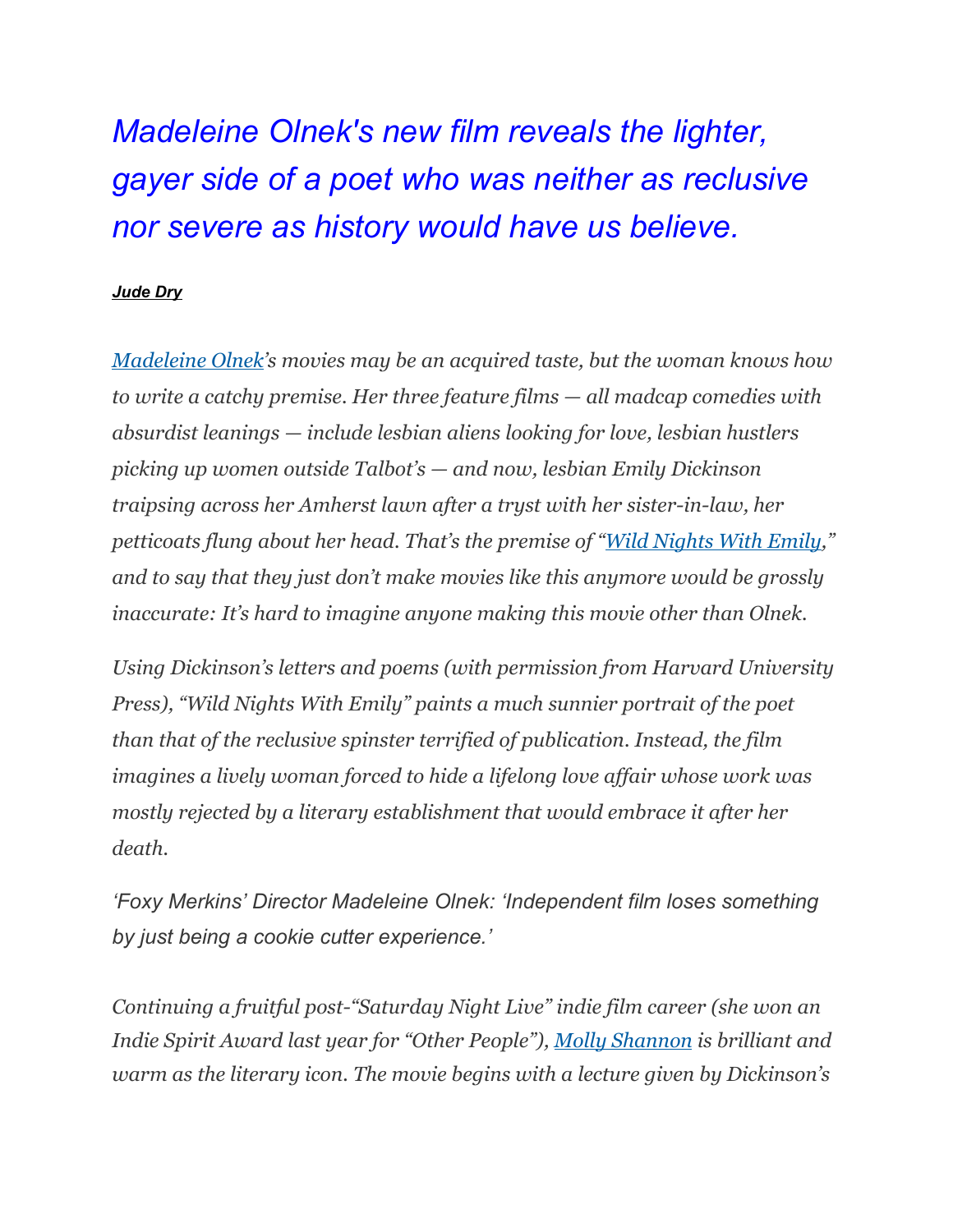*first publisher, Mabel Todd (Amy Seimetz, in a rare comedic turn), who spins the yarn of the reclusive Dickinson with a syrupy grin and pink flat-top hat. Mabel's narration is a necessary reminder of the Dickinson that the world knows, and its inaccuracy is hilarious when juxtaposed against this vivacious and joyful version, known here simply as Emily.*

*Though it is certainly a comedy, "Wild Nights With Emily" is anchored by a surprisingly touching love story between Emily and her friend from childhood, Susan Gilbert (Susan Ziegler). Their teenage romance develops during 19th century sleepovers that would make 21st century parents blush. (Young Emily and Young Susan are played by Dana Melanie and Sasha Frolova.) Soon, Emily is heartbroken to learn about Susan's secret engagement to her brother, but softens when Susan explains her plan for them to be together. Sure enough, Susan and Austin (Kevin Seal) build their house right next door to Emily's, and a lifetime of early morning scurrying across the lawn ensues.*

*Olnek takes every opportunity to showcase Emily's poetry, sprinkled into the film in voiceover and graphic text. We see Emily scribbling lines on the back of a cake recipe that she stows away in her hair, and sending missives across the lawn to her constant champion and reader. The notion that she never sought publication is challenged by a meeting with the editor of the Atlantic Monthly, the bombastic blowhard T.W. Higginson (a note-perfect Brett Gelman), who dashes her hopes by suggesting she title her poems and use more rhyme. Meanwhile, it appears that "reclusive" Emily was really only reclusive around Mabel, and that was because she was having sex with Austin in Emily's drawing room.*